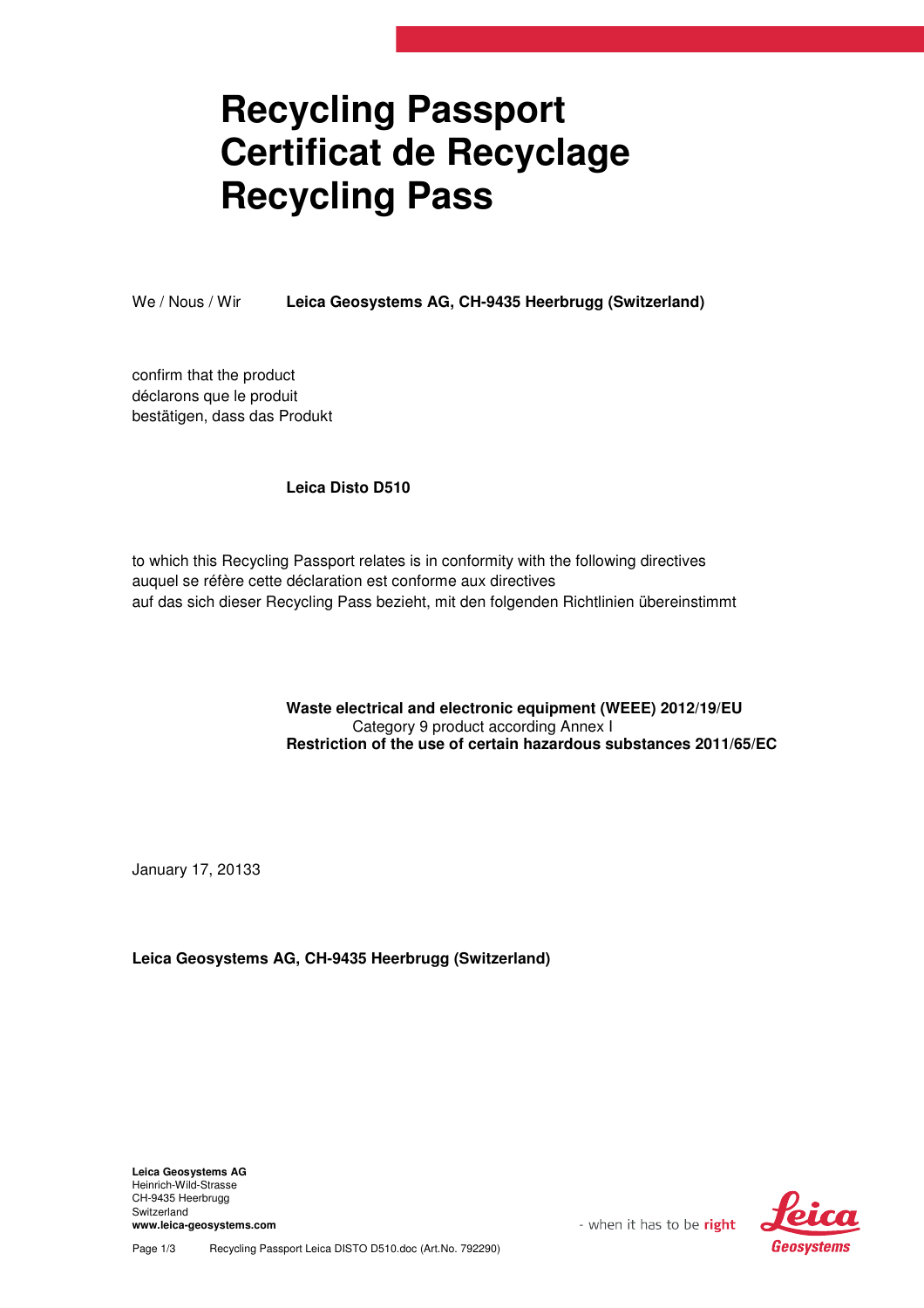## **Re-use and treatment information Information sur la réutilisation et traitement Information für die Wiederverwendung und Behandlung**

| <b>Material</b>                 | Weight<br>[g]            | Weight<br>[%]  | <b>Important Information</b> |
|---------------------------------|--------------------------|----------------|------------------------------|
| <b>Waste Disposal (WD)</b>      |                          |                |                              |
| Ceramics                        | 0                        | 0              |                              |
| Subtotal                        | 0                        | 0              |                              |
| <b>Recovery Operations (RO)</b> |                          |                |                              |
| Leather                         | 0                        | $\mathbf 0$    |                              |
| Rubber / elastomere             | 0                        | 0              |                              |
| Sealant compound                | 4                        | $\overline{2}$ |                              |
| Wood                            | 0                        | 0              |                              |
| Subtotal                        | $\overline{\mathcal{A}}$ | $\overline{c}$ |                              |
|                                 |                          |                |                              |
| <b>Recycling (RC)</b>           |                          |                |                              |
| Aluminium alloy cast            | 1                        | 1              |                              |
| Aluminium alloy wrought         | 0                        | 0              |                              |
| <b>Battery</b>                  | 30                       | 16             | <b>Remove Battery</b>        |
| Cable                           | 1                        | 0              |                              |
| Cable with plug                 | 0                        | 0              |                              |
| Carton                          | 0                        | 0              |                              |
| Copper                          | 0                        | 0              |                              |
| Copper alloy                    | 0                        | 0              |                              |
| Gas                             | 0                        | 0              |                              |
| Glass optical                   | 2                        | 1              |                              |
| Iron                            | 1                        | 1              |                              |
| Liquid                          | 0                        | 0              |                              |
| Magnesium alloy                 | 0                        | 0              |                              |
| Magnetic material               | 0                        | 0              |                              |
| Metal nonferrous                | $\overline{c}$           | 1              |                              |
| Paper                           | 0                        | 0              |                              |
| Plastic                         | 123                      | 65             |                              |
| Plug                            | 0                        | 0              |                              |
| Printed circuit board           | 22                       | 12             |                              |
| Sintered material               | 0                        | 0              |                              |
| <b>Steel</b>                    | $\overline{c}$           |                |                              |
| Steel stainless                 | 2                        |                |                              |
| <b>Textil material</b>          | 0                        | 0              |                              |
| Subtotal                        | 185                      | 98             |                              |
| Re-Use (RU)                     |                          |                |                              |
| Subtotal                        | 0                        | 0              |                              |
|                                 |                          |                |                              |
| <b>Total weight</b>             | 190                      | 100            |                              |